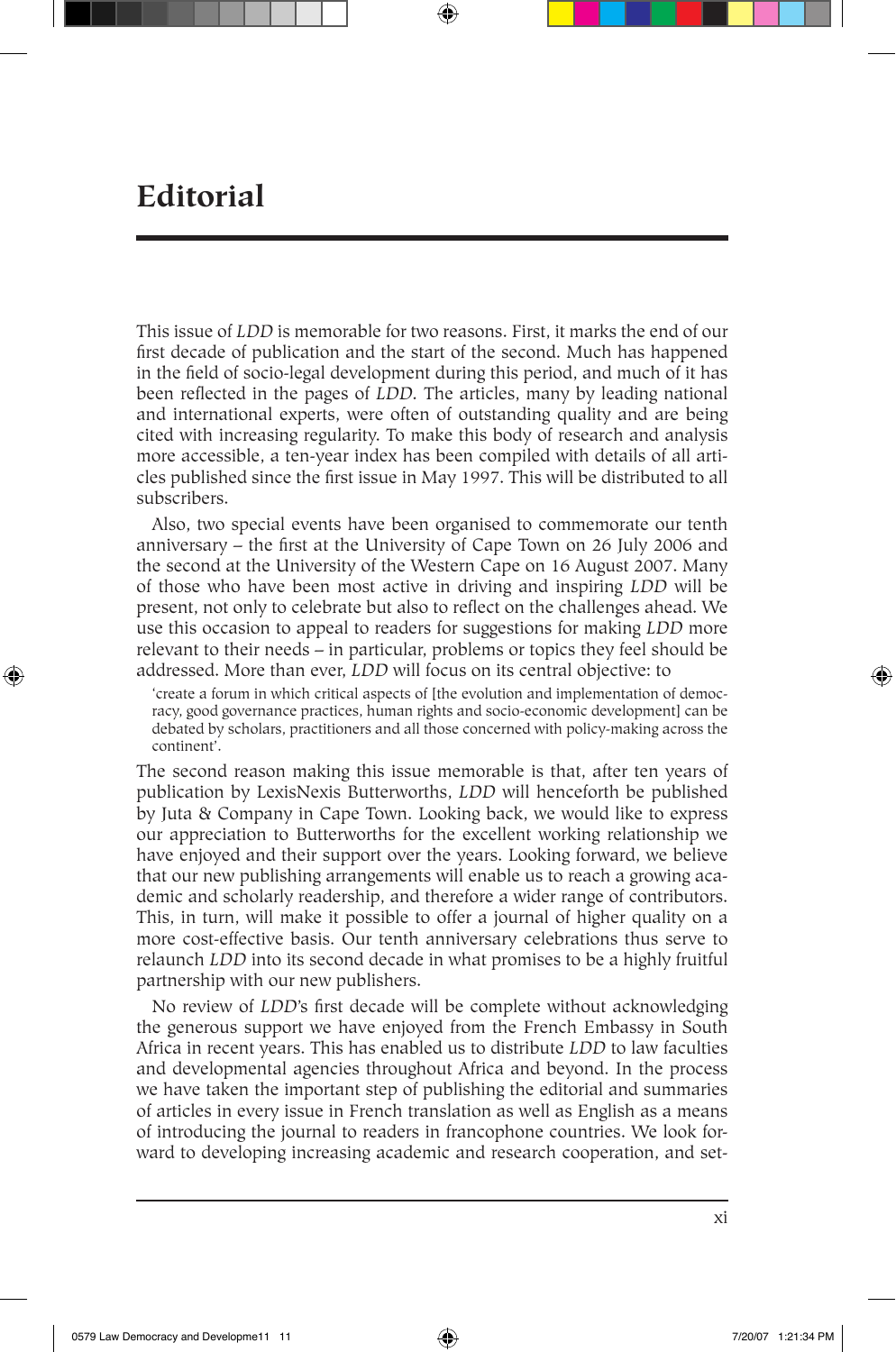## LAW, DEMOCRACY & DEVELOPMENT

ting new dialogues in motion, on the basis of the links that have thus been established.

The current issue of *LDD* focuses on questions of policy implementation rather than policy development in the broader sense. The article by **John Mubangizi** '"Poverty production" and human rights in the African context', sets the scene. Professor Mubangizi argues that international human rights norms and values – not only socio-economic but also civil and political – should be infused into poverty reduction policies and institutions, which should include a restructuring of the global economic order. In his view this would play an important role in halting the vicious cycle of poverty produced, *inter alia*, by the structural imbalances inherent in globalization poor governance; conflict political strife and social disharmony; ignorance and lack of and inappropriate education; and diseases especially HIV/AIDS.

**Daleen Millard's** comprehensive examination of the relevant case law in 'Loss of earning capacity: the difference between the sum-formula approach and the "somehow-or-other" approach', reveals abiding uncertainty in the determination of loss of earning capacity. Professor Millard demonstrates that the problems are the result of terminological infelicities, conceptual and evidentiary difficulties. She suggests that social protection measures such as income replacement, pension or welfare benefits might be marshalled to alleviate the problem, indicating that the social protection mooted by Minister Manuel in his budget speech may be the impetus for such a more integrated approach.

**Pamhidzai Bamu, Joachim Schuckman** and **Shane Godfrey** deal with the question whether the new National Credit Act will increase access to credit for small and micro enterprises (SMMEs). The South African government considers the promotion of the SMME sector as a way of mobilising the so-called 'second economy', comprising mostly actors from the excluded 'previously disadvantaged sector', to move closer to the 'first economy'. Access to finance has been identified as one of the most important factors that hamper SMMEs' potential to succeed. Since the late 1960s the regulatory framework for the microfinance sector has been provided by the Usury Act of 1968, as amended. In the view of the authors, this framework has proved inadequate and failed to provide a platform for the development of SMMEs. During the 1990s it became increasingly evident to policy-makers and stakeholders that a new regulatory framework was needed. To this end the National Credit Act was passed in 2005, comprehensively overhauling and providing some innovations in respect of SMMEs. The authors, after outlining the moves to reform the credit industry, focus on the main provisions of the National Credit Act. Finally they provide a critical analysis of the Act and the extent to which it will promote the provision of credit to SMMEs. While acknowledging the importance of the Act, they are of the view that it cannot alone solve the problem of SMMEs' access to credit nor bridge the divide between the first and second economies. The orientation of the Act remains the commercial end of the market rather than developmental credit. In their view, the barriers to lending to unbanked SMMEs are symptomatic of deficiencies in the

⊕

⊕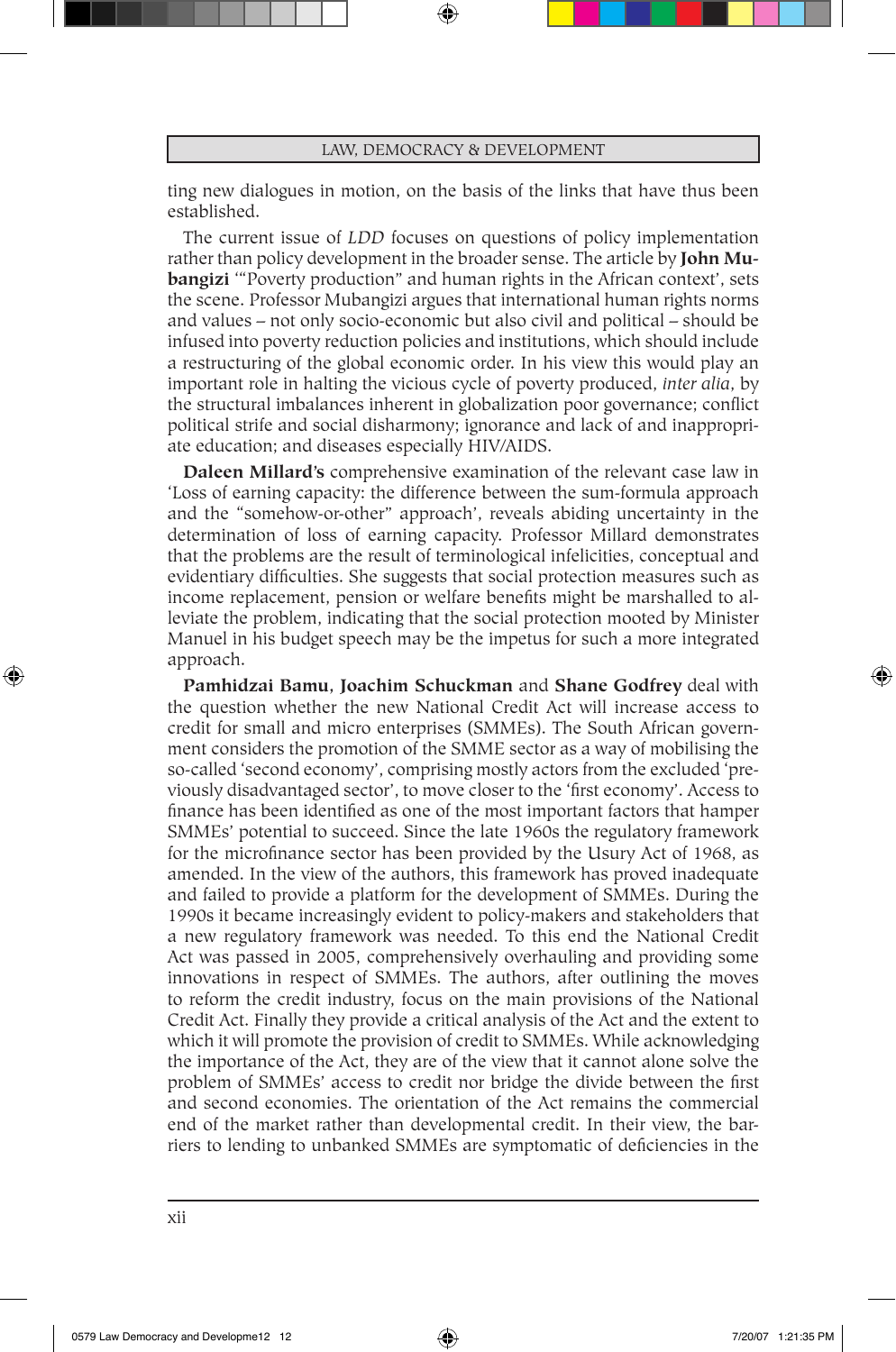## EDITORIAL

socio-economic environment that cannot be fully addressed by credit policy and legal interventions alone. To ensure that developmental credit gets the attention that it needs, they argue, will require a more holistic and more interventionist approach on the part of government.

**Kitty Malherbe** examines the legislative and policy developments that led to the enactment of the Older Persons Act 13 of 2006, designed to address the unacceptable levels of abuse and neglect suffered by older persons in residential care as well as in their communities and ensure that they receive the care and protection to which they are entitled. While the Act may have facilitated greater access to services for older persons, it is argued that the focus is still too much on residential services and not enough on older persons living in their communities. The state, however, has made it clear that its duty to provide care applies only to indigent and frail older persons who lack family care. Yet many older persons live with family who cannot cope with the financial burden of caring for them, and community organisations cannot lend the support required without assistance from the state. The Older Persons Act regulates community-based care and support services for older persons as well as residential facilities and broadens the scope of financial assistance to community organisations. The lack of enforcement mechanisms, however, detracts from the advances that have been made, and older persons seeking to enforce their equality rights in terms of section 7 of the Act will have to seek their remedies beyond the Act.

**Nomagugu Hlongwane** examines how South Africa has dealt with the ongoing problem of pay discrimination among employees doing similar work. Analysing the principle of 'equal pay for work of equal value' in the context of relevant international conventions and foreign law, she notes that the Constitution prohibits pay discrimination when the ground for the differential is listed or unlisted in terms of section 9(3) of the Constitution. The Employment Equity Act (EEA), in giving effect to the constitutional prohibition, is the most important vehicle in achieving pay equity in the workplace. South Africa is moreover a signatory to ILO Conventions advancing equal pay and the EEA must be interpreted in compliance with these Conventions. But, though 'equal pay for work of equal value' is explicitly recognised in the relevant Code of Good Practice<sup>1</sup> and in the Public Service Act Regulations,<sup>2</sup> the legislature has not enshrined it as a principle of law in the EEA. The Act, like the Constitution, only promotes equal pay for work of equal value indirectly by means of its general prohibition of unfair discrimination. In unionised sectors, it is noted, equal pay principles in collective agreements play an important part in eliminating pay discrimination. However, the author argues that the legislature should enact provisions directly regulating unequal remuneration for work of equal value in the EEA, including binding provisions for identifying 'work of equal value' and grounds for the justification for work of unequal value.

0579 Law Democracy and Developme13 13 **6 121:35 PM 120:07** 1:21:35 PM

⊕

♠

Code of Good Practice on the preparation, implementation and monitoring of employment equity plans Government Notice R1394 in *Government Gazette* 2026 23 November 1999.

<sup>2</sup> GN R1 of 1 January 2001 in terms of Proclamation 103 of 1994;.